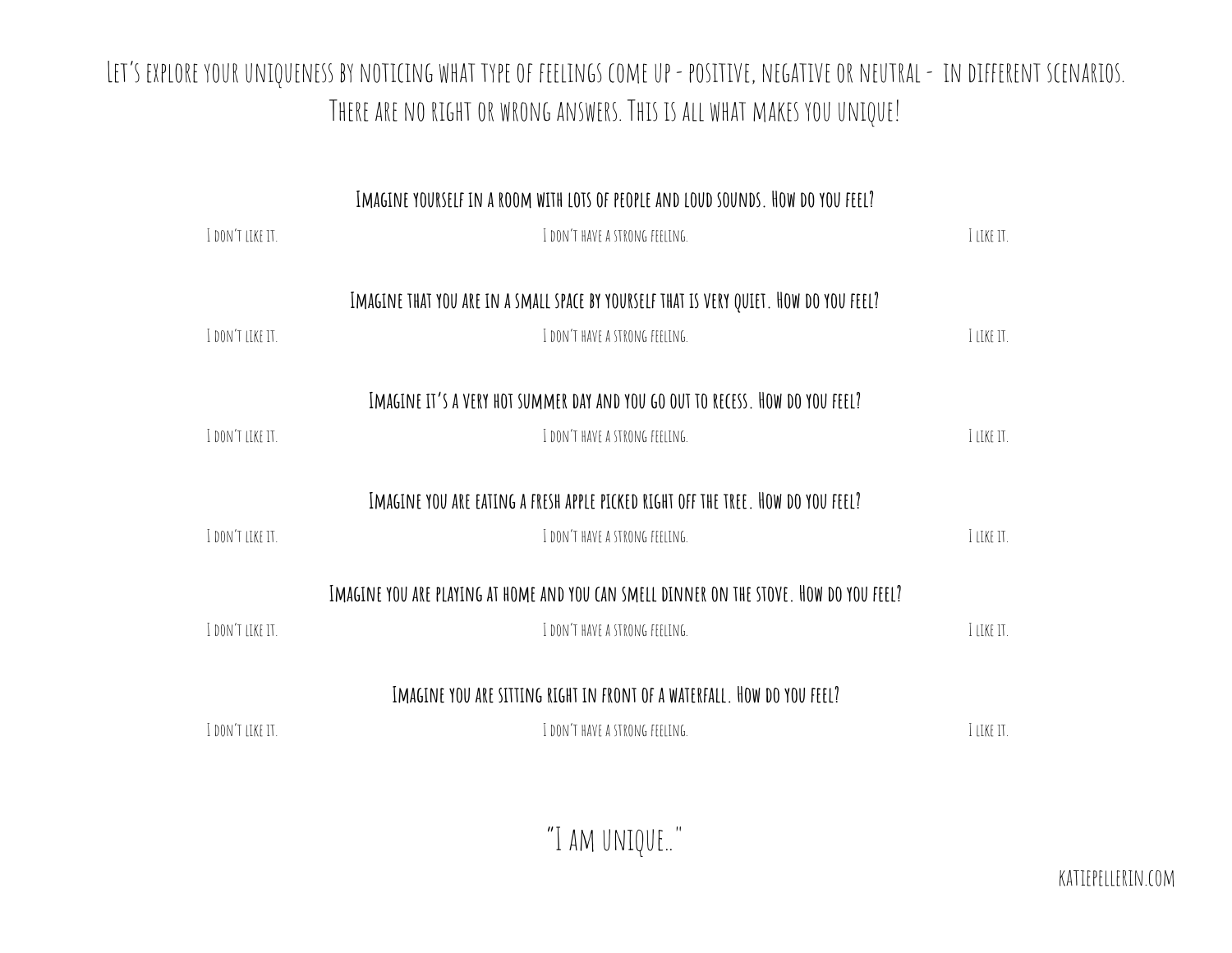## Take a moment to draw what you'd like life to be like if you were a tree.

WOULDYOU HAVE LEAVES OR BARE BRANCHES? ARE YOU A SEASONAL TREE OR AN EVERGREEN? WHAT SEASON IS IT? WHAT'S THE WEATHER LIKE? WOULDYOU GROW IN A FOREST AMONG OTHER TREES OR IN A PLACE BY YOURSELF? IS THERE A LOT OF NOISE AROUND LIKE KIDS PLAYING OR CARS DRIVING BY? DO YOU PREFER SHADE OR BRIGHT LIGHT?

"I am unique."

katiepellerin.com